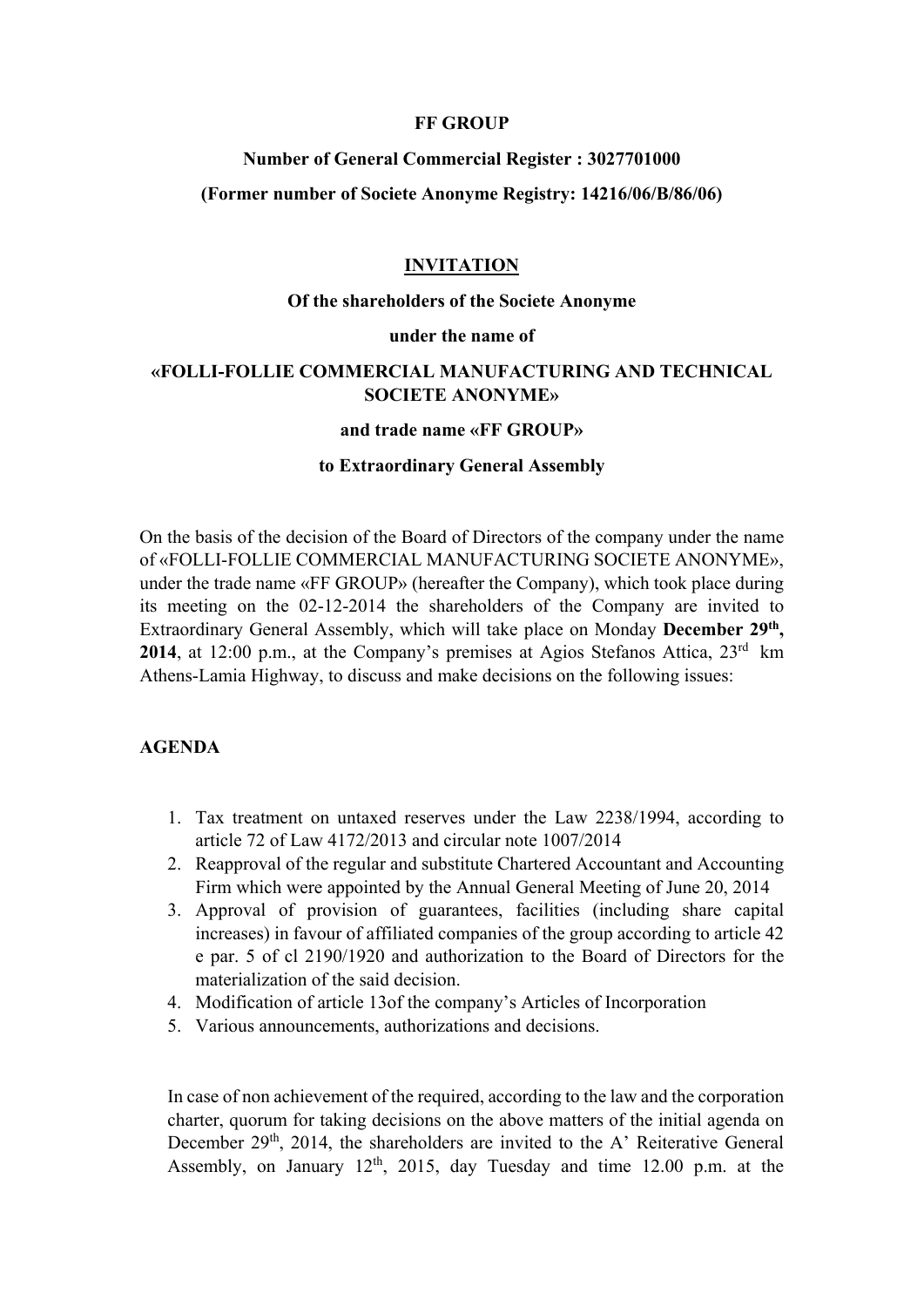Company's principal office, in Agios Stefanos Attikis, 23<sup>rd</sup> km of the National Road Athens-Lamia, without the publication of new invitation. The subjects of the agenda of the probable A' Reiterative Assembly will be the above mentioned.

According to articles 26 § 2b and 28a οf the codified law 2190/1920, as they were modified and added, respectively to the articles 3 and 6 of the law 3884/2010 and are in force, the Company informs the shareholders for the following:

# **RIGHT TO PARTICIPATE IN THE GENERAL ASSEMBLY**

Any person appearing as shareholder in the Dematerialized Securities System files managed by "Hellenic Stock Exchanges S.A." (former Central Securities Depository), where Company's securities are being held, is entitled to participate at the General Assembly. Shareholding capacity is evidenced by presenting a relevant written certificate issued by the aforementioned entity, or by direct online connection of the Company with the said entity's files. Shareholders capacity must be effective (Date of Record), notably at the beginning of the fifth (5th) day prior to the date of the General Assembly of 29.12.2014 and the relevant written certificate regarding the shareholders capacity must be received by Company no later than the third (3rd) day prior to the date of the General Assembly.

With regard to the 1st Reiterative Extraordinary General Assembly, the shareholding capacity must be effective at the fourth day prior to the date scheduled for the 1st Reiterative General Assembly (1st Reiterative General Assembly date of record), and the relevant written or electronic certificate regarding shareholding capacity must be received by company no later than the third (3rd) day prior to the date of the 1st Reiterative General Assembly.

Only persons in the capacity of shareholder as at the respective Date of Record are considered vis-à-vis the company to be entitled to attend and vote at the General Assembly. Any shareholder failing to comply with the provisions of article 28a of codified law 2190/1920 may participate at the General Assembly only upon its permission.

Exercise of these rights does not require blockage of the beneficiary's shares or compliance with any other procedure restricting the ability to sell and transfer them during the period between the Date of Record and the date of General Assembly.

# **PROCESS FOR EXERCISING VOTING RIGHTS BY PROXY**

A shareholder may attend the General Assembly and vote either in person or by proxy. Each shareholder may appoint up to three (3) proxies. Legal entities may participate at the General Assembly by appointing up to three (3) individuals as proxies. However, if a shareholder holds shares in a company, which appear in several securities accounts, said restriction will not prevent said shareholder from appointing different proxies in respect of the shares in each securities account in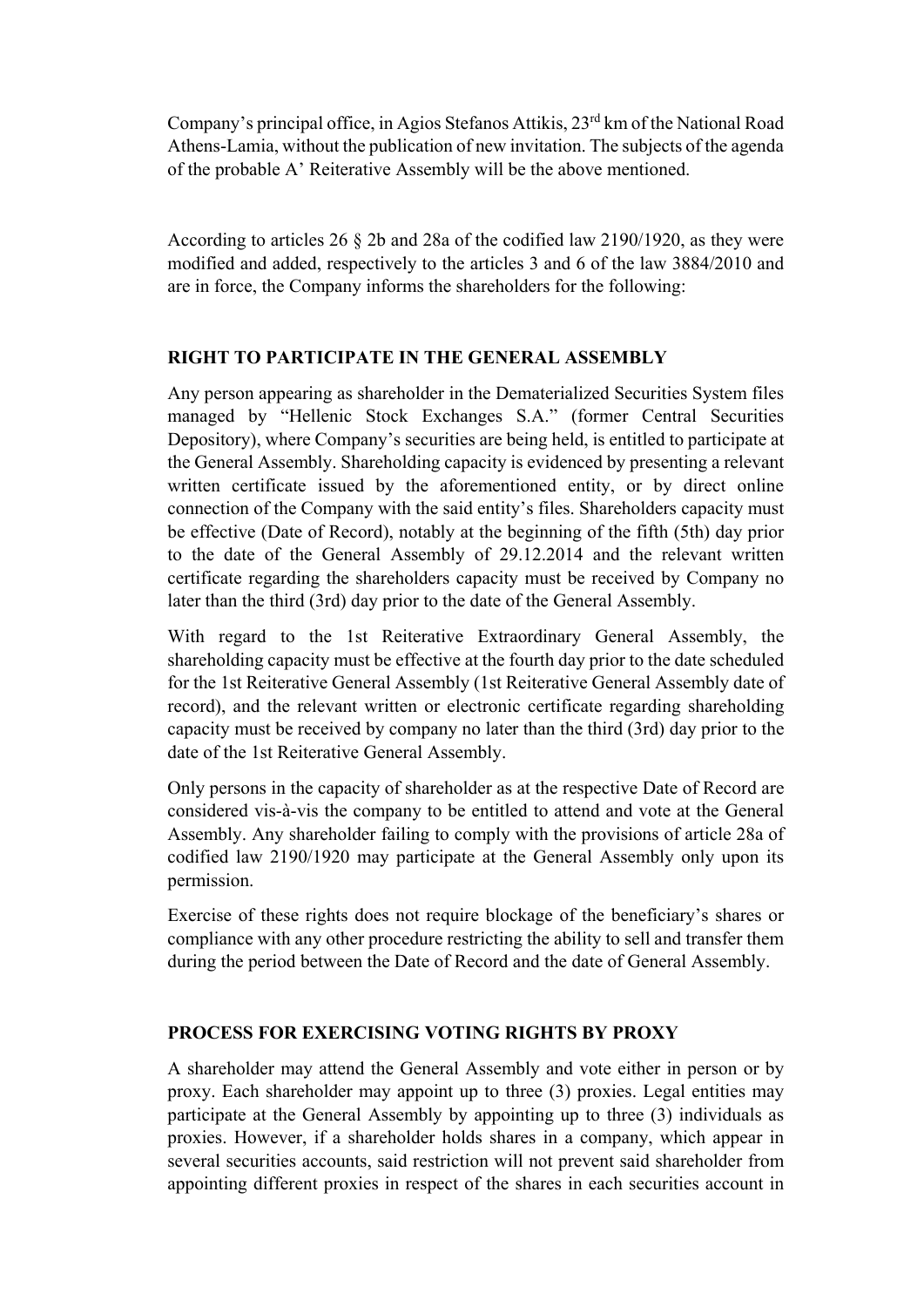relation with the General Assembly. A proxy acting on behalf of several shareholders may vote differently for each shareholder. A shareholder proxy must disclose to the company, before the General Assembly begins, any specific event which may be useful to the shareholders in assessing the risk of the proxy serving interests other than those of the shareholder.

In the sense of this paragraph, a conflict of interest may especially arise when a proxy:

a) is a shareholder controlling the company or is another legal entity or an entity controlled by that shareholder;

b) is a member of the board of directors or of the administration of the company or shareholder controlling the company in general, or another legal entity or an entity controlled by a shareholder who controls the company;

c) is an employee or auditor of the company or shareholder controlling the company, or of another legal entity or entity controlled by a shareholder who controls the company;

d) is spouse or first degree relative to one of the individuals referred to under (a) through (c) above.

The appointment and revocation of a shareholder proxy is made in writing and notified to the Company under the same form, at least three (3) days prior to the date scheduled for the General Assembly.

The company will make available at website (www.ffgroup.com) a form which may be used for the appointment of proxy. Said form must be submitted, duly completed and signed by the shareholder, to the Company's Shareholders Service at: Agios Stefanos, Attika, 23rd km of Athens-Lamia national road, or sent by facsimile at: 210-6241100, at least three (3) days prior to the date of the General Assembly. Beneficiaries are responsible for confirming successful remittance and receipt of proxy documentation by the company, by calling the following number: +30 2106241141 (Mrs. Mantalena Kasidiaropoulou) or +30 2106241074 and 210 3387752 (Mrs Marina Xirokosta).

The company's Articles of Incorporation provides for the holding of a General Assembly by teleconference.

# **MINORITY RIGHTS OF SHAREHOLDERS**

(a) At the request of shareholders representing one twentieth  $(1/20)$  of the paid-up share capital, the company's board of directors is obliged to insert additional items in the General Assembly's agenda, if the relevant request is received by the board of directors until at least fifteen (15) days prior to the General Assembly. The request for inserting additional items in the agenda must be accompanied by reasoning or by a draft decision to be approved by the General Assembly, and the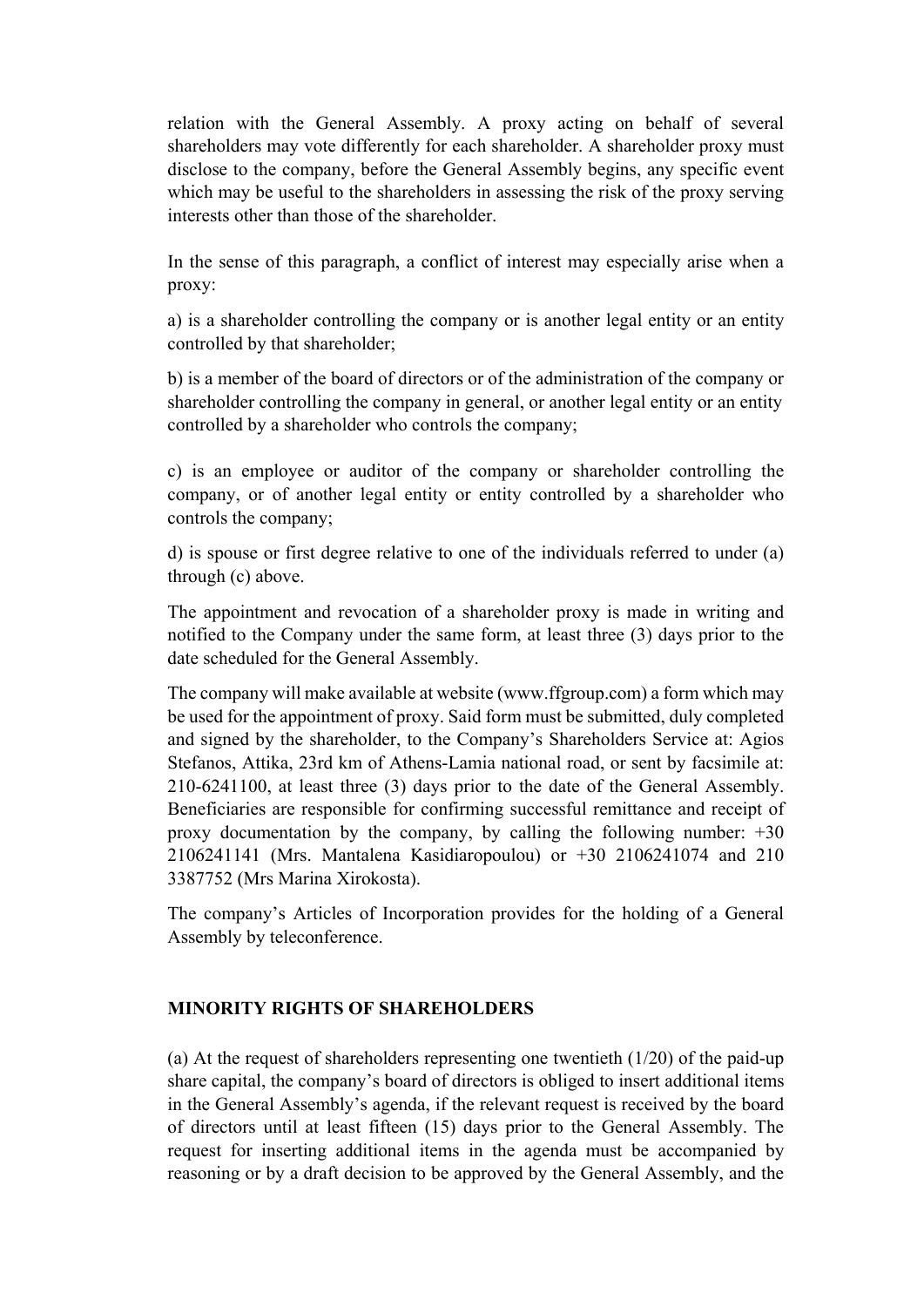revised agenda will be notified in the same manner as the previous agenda thirteen (13) days prior to the General Assembly, and will also be made available to shareholders at the company's website, together with the reasoning or the draft decision submitted by the shareholders in accordance with the provisions of article 27 paragraph 3 of codified law 2190/1920.

(b) At the request of shareholders representing one twentieth (1/20) of the paid-up share capital, the board of directors must make available to the shareholders in accordance with the provisions of article 27 paragraph 3 of codified law 2190/1920, no later than at least six (6) days prior to the General Assembly, draft decisions on items included in the original or revised agenda, if the relevant request is received by the board of directors until at least seven (7) days prior to the General Assembly.

(c) Upon request of any shareholder submitted to the Company at least five (5) full days prior to the General Assembly, the board of directors must provide to the General Assembly the requested information on the company's affairs, to the extent they are useful for the actual consideration of the items on the agenda. The board of directors may refuse to provide such information for a substantial reason to be recorded in the minutes. The board of directors may provide a uniform reply to shareholders' requests having the same content. There is no obligation to provide information when such information is already published in the company's website, especially in the form of questions and answers.

(d) At the request of shareholders representing one fifth (1/5) of the paid-up share capital, which should be submitted to the company at least five (5) full days prior to the General Assembly, the board of directors shall supply to the General Assembly information regarding the progress of the company's corporate affairs and financial condition. The board of directors may refuse to furnish the requested information for a substantial reason to be recorded in the minutes. Respective timelimits apply on shareholders' minority rights in case of Reiterative General Meetings as well.

In all aforementioned cases, the requesting shareholders will be called to prove their shareholding capacity and the number of shares they hold at the time they exercise their respective rights. Submission of certificate from the entity where the respective securities are held, or confirmation of the shareholding capacity through direct online connection between entity and company constitutes such evidence.

### **AVAILABLE DOCUMENTS AND INFORMATION**

The information referred to in article 27, paragraph 3 of codified law 2190/1920, including the notice to General Assembly, the form for the appointment of proxy and the draft decision on items of the agenda, as well as more detailed information regarding the exercise of the minority rights under article 39, paragraphs 2, 2a, 4 and 5 of codified law 2190/1920 will be available in electronic form at the company's website www.ffgroup.com. The complete text of draft decisions and documents provided under article 27, paragraph 3(c) and (d) of codified law